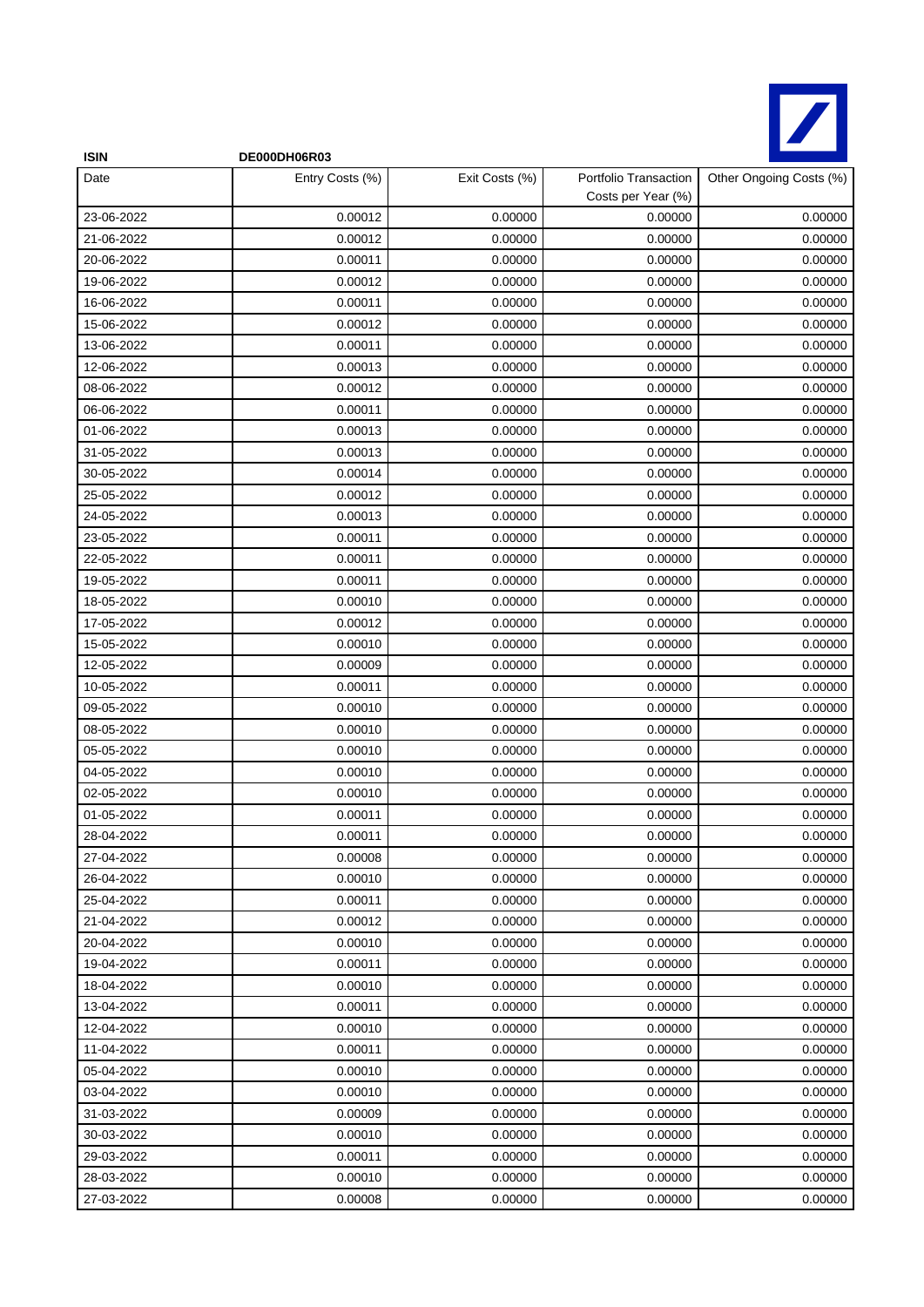| 25-03-2022 | 0.00010 | 0.00000 | 0.00000 | 0.00000 |
|------------|---------|---------|---------|---------|
| 23-03-2022 | 0.00009 | 0.00000 | 0.00000 | 0.00000 |
| 22-03-2022 | 0.00007 | 0.00000 | 0.00000 | 0.00000 |
| 18-03-2022 | 0.00008 | 0.00000 | 0.00000 | 0.00000 |
| 17-03-2022 | 0.00007 | 0.00000 | 0.00000 | 0.00000 |
| 16-03-2022 | 0.00005 | 0.00000 | 0.00000 | 0.00000 |
| 15-03-2022 | 0.00005 | 0.00000 | 0.00000 | 0.00000 |
| 14-03-2022 | 0.00002 | 0.00000 | 0.00000 | 0.00000 |
| 11-03-2022 | 0.00001 | 0.00000 | 0.00000 | 0.00000 |
| 10-03-2022 | 0.00004 | 0.00000 | 0.00000 | 0.00000 |
| 07-03-2022 | 0.00000 | 0.00000 | 0.00000 | 0.00000 |
| 04-03-2022 | 0.00003 | 0.00000 | 0.00000 | 0.00000 |
| 03-03-2022 | 0.00004 | 0.00000 | 0.00000 | 0.00000 |
| 02-03-2022 | 0.00001 | 0.00000 | 0.00000 | 0.00000 |
| 01-03-2022 | 0.00005 | 0.00000 | 0.00000 | 0.00000 |
| 28-02-2022 | 0.00007 | 0.00000 | 0.00000 | 0.00000 |
| 25-02-2022 | 0.00006 | 0.00000 | 0.00000 | 0.00000 |
| 23-02-2022 | 0.00007 | 0.00000 | 0.00000 | 0.00000 |
| 22-02-2022 | 0.00006 | 0.00000 | 0.00000 | 0.00000 |
| 18-02-2022 | 0.00007 | 0.00000 | 0.00000 | 0.00000 |
| 16-02-2022 | 0.00008 | 0.00000 | 0.00000 | 0.00000 |
| 15-02-2022 | 0.00007 | 0.00000 | 0.00000 | 0.00000 |
| 14-02-2022 | 0.00007 | 0.00000 | 0.00000 | 0.00000 |
| 11-02-2022 | 0.00010 | 0.00000 | 0.00000 | 0.00000 |
| 10-02-2022 | 0.00009 | 0.00000 | 0.00000 | 0.00000 |
| 08-02-2022 | 0.00009 | 0.00000 | 0.00000 | 0.00000 |
| 07-02-2022 | 0.00010 | 0.00000 | 0.00000 | 0.00000 |
| 04-02-2022 | 0.00009 | 0.00000 | 0.00000 | 0.00000 |
| 02-02-2022 | 0.73567 | 0.00000 | 0.00000 | 0.00000 |
| 01-02-2022 | 0.86833 | 0.00000 | 0.00000 | 0.00000 |
| 26-01-2022 | 0.64114 | 0.00000 | 0.00000 | 0.00000 |
| 24-01-2022 | 0.86276 | 0.00000 | 0.00000 | 0.00000 |
| 21-01-2022 | 0.69133 | 0.00000 | 0.00000 | 0.00000 |
| 19-01-2022 | 0.84782 | 0.00000 | 0.00000 | 0.00000 |
| 18-01-2022 | 1.07683 | 0.00000 | 0.00000 | 0.00000 |
| 17-01-2022 | 0.96974 | 0.00000 | 0.00000 | 0.00000 |
| 12-01-2022 | 1.05923 | 0.00000 | 0.00000 | 0.00000 |
| 11-01-2022 | 0.94615 | 0.00000 | 0.00000 | 0.00000 |
| 10-01-2022 | 1.07599 | 0.00000 | 0.00000 | 0.00000 |
| 07-01-2022 | 1.05317 | 0.00000 | 0.00000 | 0.00000 |
| 06-01-2022 | 1.12115 | 0.00000 | 0.00000 | 0.00000 |
| 05-01-2022 | 1.02647 | 0.00000 | 0.00000 | 0.00000 |
| 04-01-2022 | 1.01617 | 0.00000 | 0.00000 | 0.00000 |
| 03-01-2022 | 1.07940 | 0.00000 | 0.00000 | 0.00000 |
| 28-12-2021 | 0.96370 | 0.00000 | 0.00000 | 0.00000 |
| 27-12-2021 | 0.82572 | 0.00000 | 0.00000 | 0.00000 |
| 22-12-2021 | 0.70019 | 0.00000 | 0.00000 | 0.00000 |
| 20-12-2021 | 0.56241 | 0.00000 | 0.00000 | 0.00000 |
| 16-12-2021 | 0.60016 | 0.00000 | 0.00000 | 0.00000 |
| 15-12-2021 | 0.39953 | 0.00000 | 0.00000 | 0.00000 |
| 13-12-2021 | 0.60340 | 0.00000 | 0.00000 | 0.00000 |
| 10-12-2021 | 0.49894 | 0.00000 | 0.00000 | 0.00000 |
| 09-12-2021 | 0.70094 | 0.00000 | 0.00000 | 0.00000 |